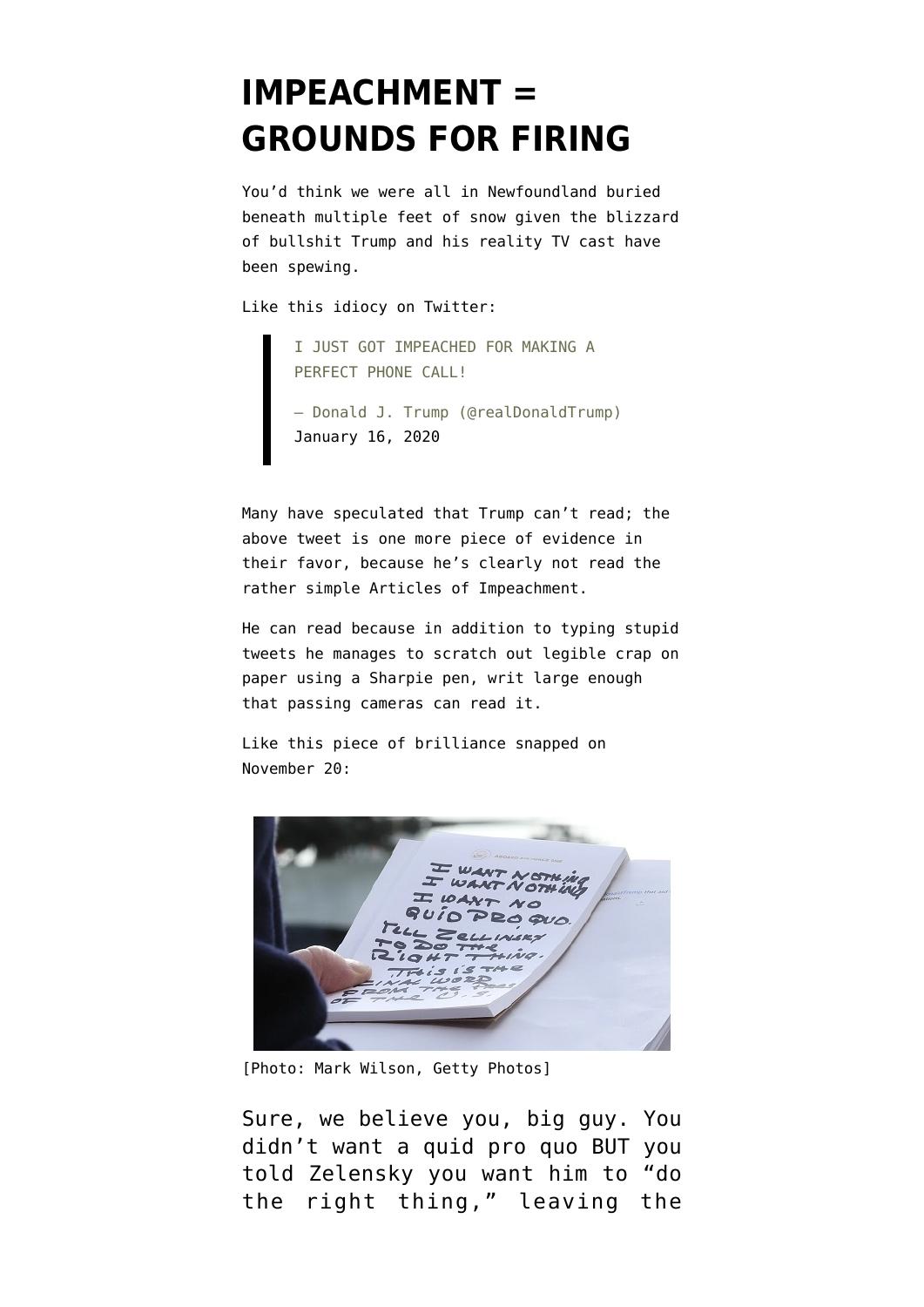possibility of future cooperation hanging in the air and \$35 million in U.S. aid allocated by Congress [still undelivered the day before](https://www.latimes.com/politics/story/2019-11-19/documents-show-nearly-40-million-in-ukraine-aid-delayed-despite-white-house-assurances) this note was Sharpied. Not bribery. Not extortive at all, with hundreds of Ukraine's citizens dying due to Russian aggression.

But Trump's [ethically-challenged brain trust](https://www.cnbc.com/2020/01/17/trump-impeachment-defense-to-include-ken-starr-alan-dershowitz.html) has his back, [issuing a letter](https://www.thedailybeast.com/trump-lawyers-to-senate-reject-defective-impeachment-articles-to-protect-the-will-of-the-american-people) rebutting the House's impeachment. They claim he can't be impeached because [—*enter bullshit excuse du jour—*].

Like Alan Dershowitz's ridiculous claim that Trump didn't do anything illegal and therefore can't be impeached.

I pity every student [Dershowitz](https://twitter.com/jkbjournalist/status/1218339023497912320) ever taught; the credibility of their credits earned has been thrown into question now that Dershowitz has decided to backpedal on his positions held back in the 1990s when lying to Congress about a consensual blowjob was an impeachable offense.

One of the arguments consistently made by Trump, his consentchallenged attorneys, and the right-wing monkey horde is that impeachment nullifies the 2016 election.

Putting aside the legitimacy of an election questionably won with foreign interference he [solicited right in front of the American public](https://www.youtube.com/watch?v=mQb2S4DIcNc) [on camera,](https://www.youtube.com/watch?v=mQb2S4DIcNc) impeachment isn't a criminal prosecution. It's a Constitutional act by which the people through their representatives indict the president for ["Treason, Bribery, or other](https://constitutionus.com/#a2s4) [high Crimes and Misdemeanors](https://constitutionus.com/#a2s4)" — it's [not a](https://www.snopes.com/fact-check/failed-impeachment-nullify-term/) [nullification](https://www.snopes.com/fact-check/failed-impeachment-nullify-term/).

Can't believe I'm actually posting anything by Cato Institute, but this fairly brief explainer is straightforward:

Using the power it alone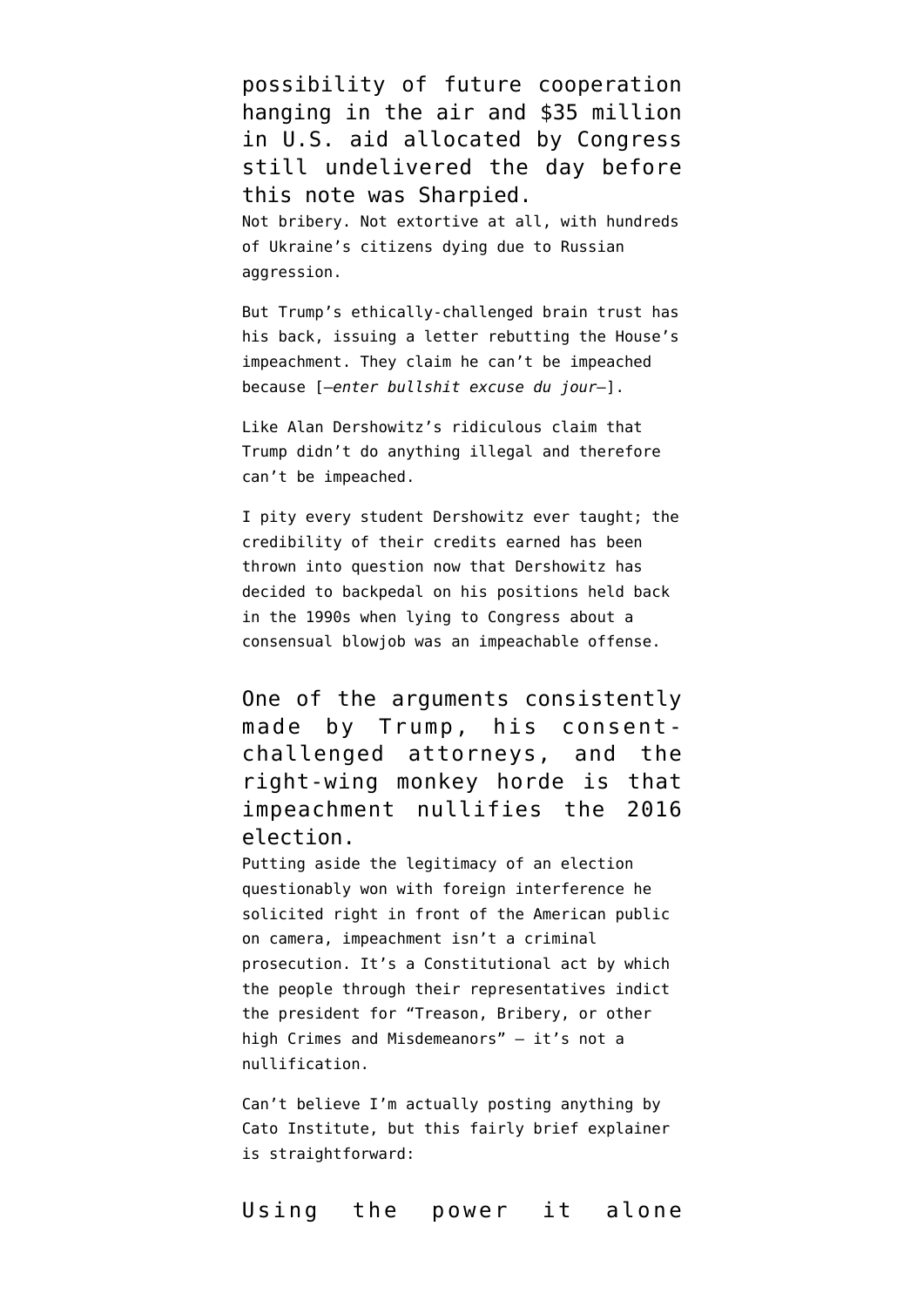possesses,the House of Representatives impeached Trump for high crimes and misdemeanors consisting of abuse of office and obstruction of Congress. In Trump's abuse of office he acted illegally;

these acts may yet be prosecuted once he leaves office if they are still within statue of limitations:

- [bribery](https://www.law.cornell.edu/uscode/text/18/201) or [extortion](https://www.law.cornell.edu/uscode/text/18/878) of a [foreign official,](https://www.law.cornell.edu/uscode/text/18/112)
- [conspiracy to defraud the](https://www.law.cornell.edu/uscode/text/18/371) [U.S.](https://www.law.cornell.edu/uscode/text/18/371)
- violation of [campaign](https://www.law.cornell.edu/uscode/text/52/30121) [finance law](https://www.law.cornell.edu/uscode/text/52/30121) barring solicitation of anything of value from foreign nationals,
- [Honest Services fraud](https://www.justsecurity.org/66291/trumps-call-to-ukraine-may-constitute-honest-services-fraud-a-core-crime-of-public-corruption/), and
- violation of the [Impoundment](https://en.wikipedia.org/wiki/Congressional_Budget_and_Impoundment_Control_Act_of_1974) [Control Act](https://en.wikipedia.org/wiki/Congressional_Budget_and_Impoundment_Control_Act_of_1974)

There may be more illegal acts upon further investigation. We still don't have all the details about the threat to former ambassador Marie Yovanovitch, for example.

The illegal acts themselves are not laid out in the Articles of Impeachment, offering instead only the high-level assessment that Trump invited foreign interference in the 2020 election for his own personal gain while damaging U.S. national security interests and in violation of his oath to faithfully execute the law. He obstructed Congress as they investigated his abuse of office.

The House was too kind by half, sparing him a detailed recitation of his illegal behaviors within the Articles.

A conviction by the Senate — unlikely as it is because its GOP majority is hapless and nearly